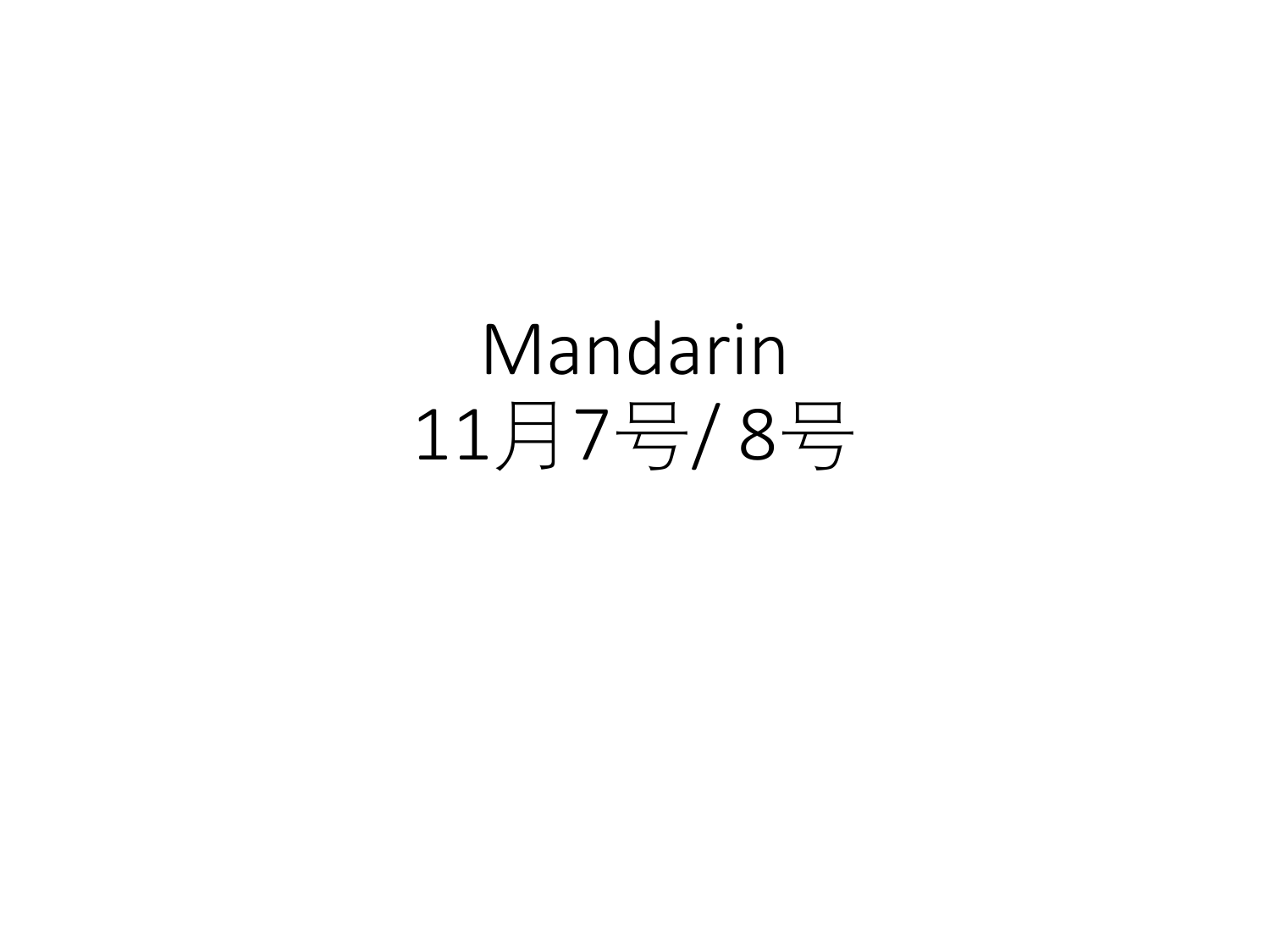• First we went over the homework, starting with the handout with half the pinyin blacked out. Make sure you can read this aloud with confidence.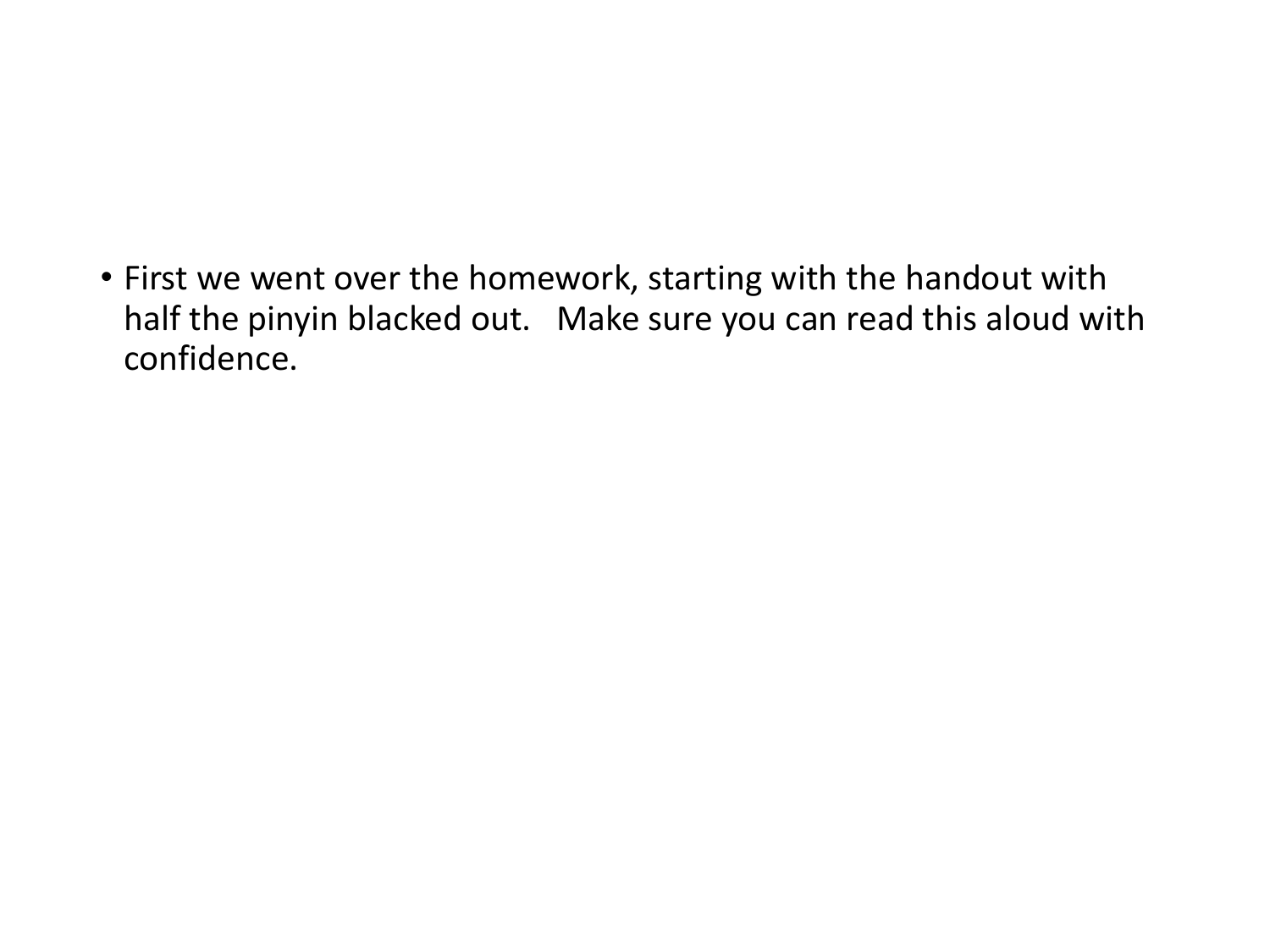First we went over the homework, starting with the handout with half the pinyin blacked out. Make sure you can read this aloud with confidence.



These are the Characters I'd like you to practise writing 'freehand' for next week.

- 6. Bright (ming2)
- 7. Heaven (tian1)
- 8. Tomorrow
- 9. today
- 10. Yesterday
- 11. Work (gong1 zuo4)

(But don't forget to revise last week's characters as well. Keep a record of the one's we've done and keep going back to them. Until they're well embedded in your memory, you'll find you forget them as quickly as learn them).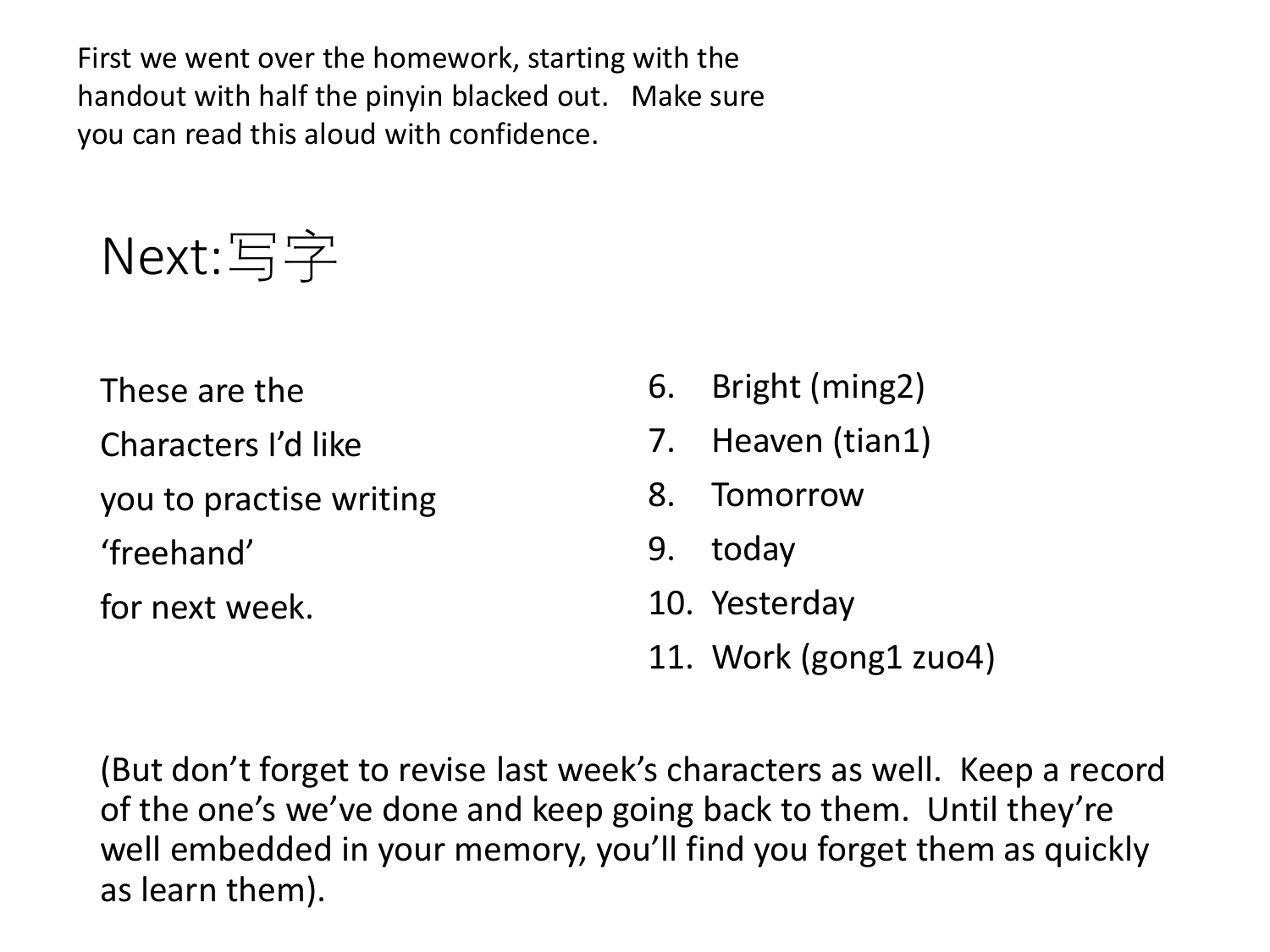Hands Different 'hand' radicals in Chinese







Note: 找 (zhǎo) to look for

我 Thand and weapon)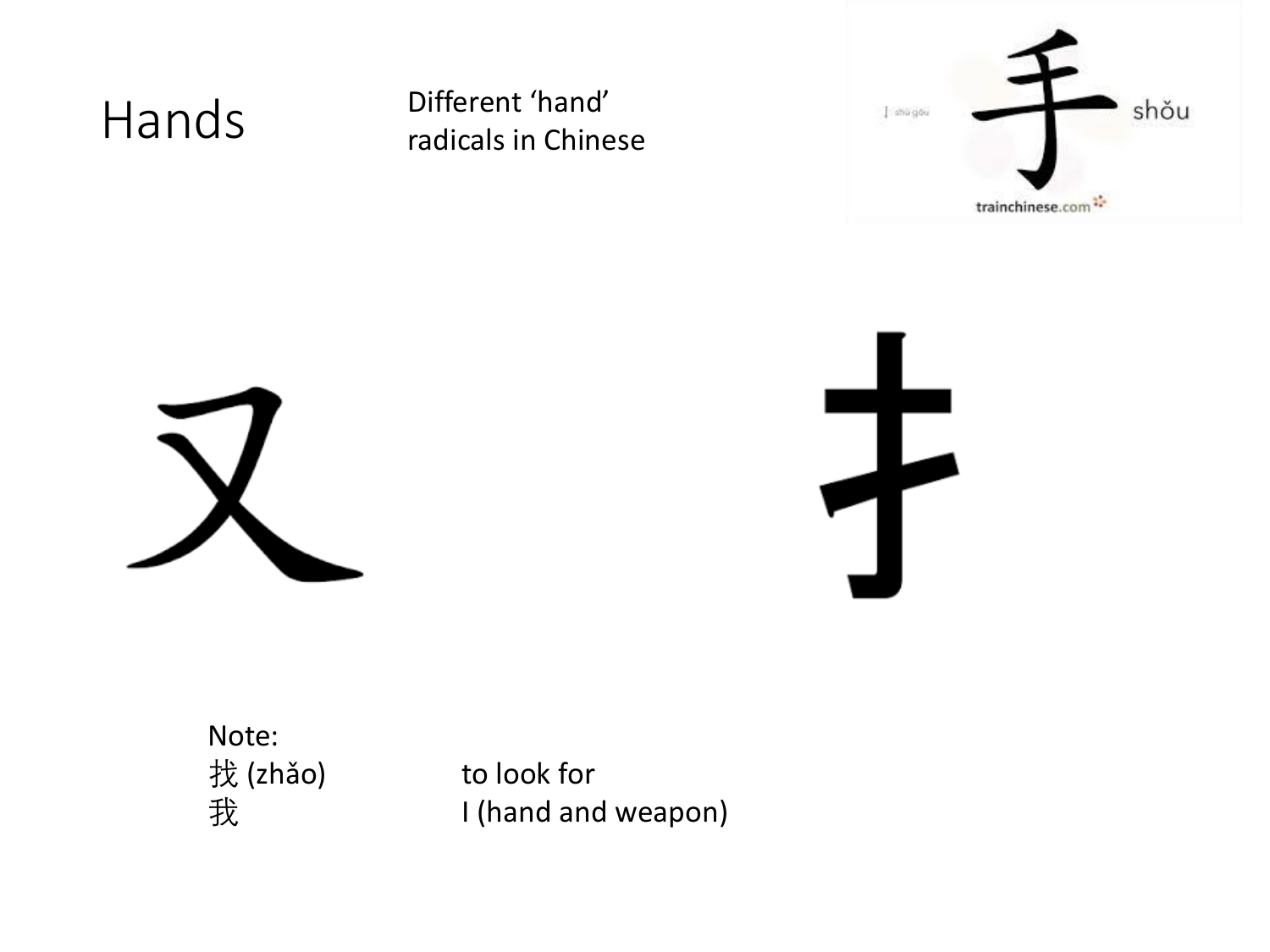

component is the short form of the knife radical: 刀 dao1 Think of it as a pen knife.

Of course here it's the phonetic – hinting and the pronunciation of the whole character: 到 dao4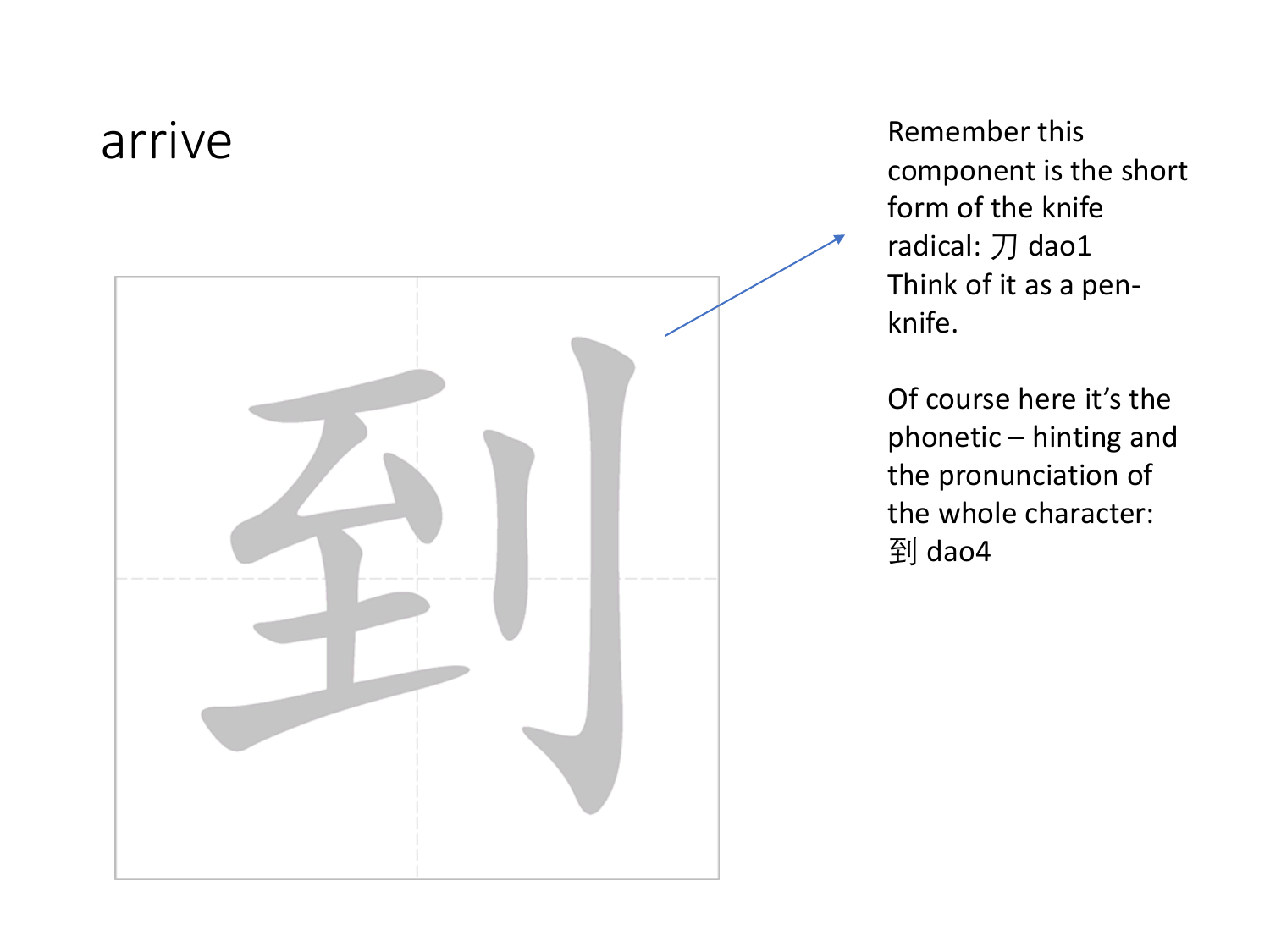## Character building!

What's the pinyin for these characters?

| $\bullet$ |  | cloud |
|-----------|--|-------|
|           |  |       |

- 云南  $\qquad \qquad$  Yunnan province
- 会 can (usually something you've learnt to do) Eg: 我 会说中文
- •孝 filial respect
- 教 teach
- 教书 **the normal way to to say 'teach'** literally 'teach book)
- 教室 A classroom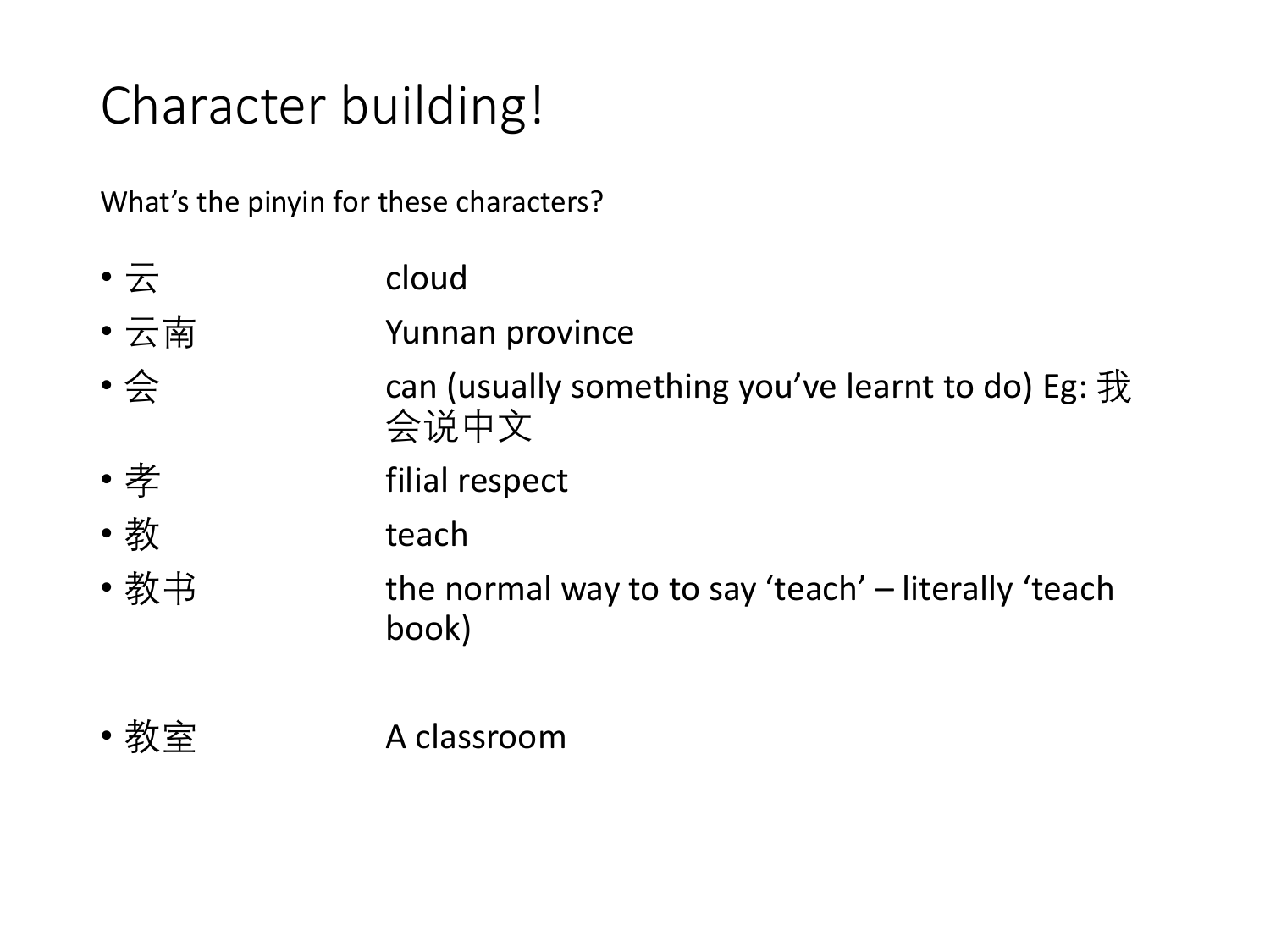

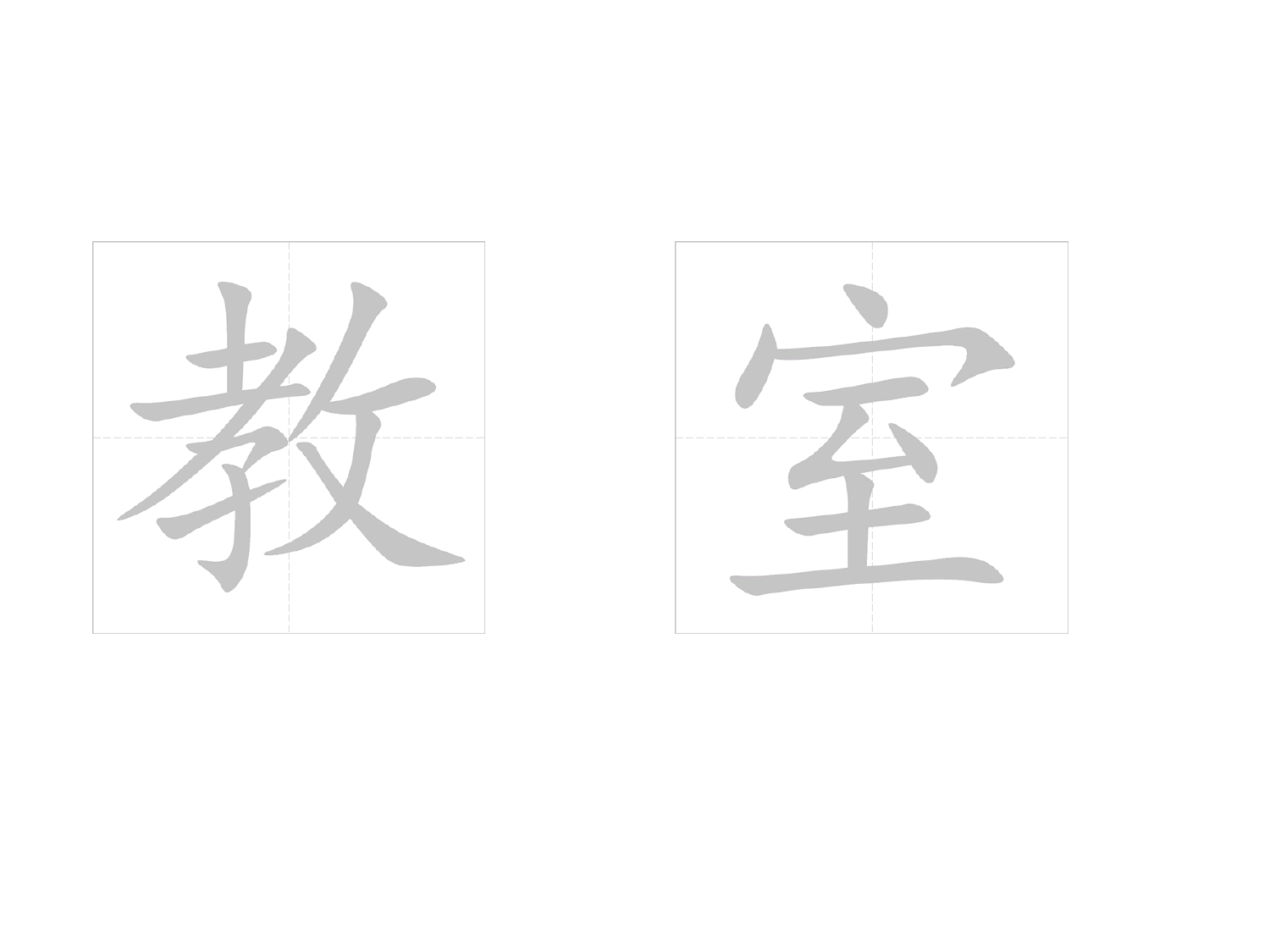作业

• Make sure you revise all the direction words we've covered for next week:

• 前 • 后 • 里 Also, read the following two texts, which have been written using HSK 2 Vocab. Look out for real names of

people and places.

- 外
- 右 • 左
- 上
- 下